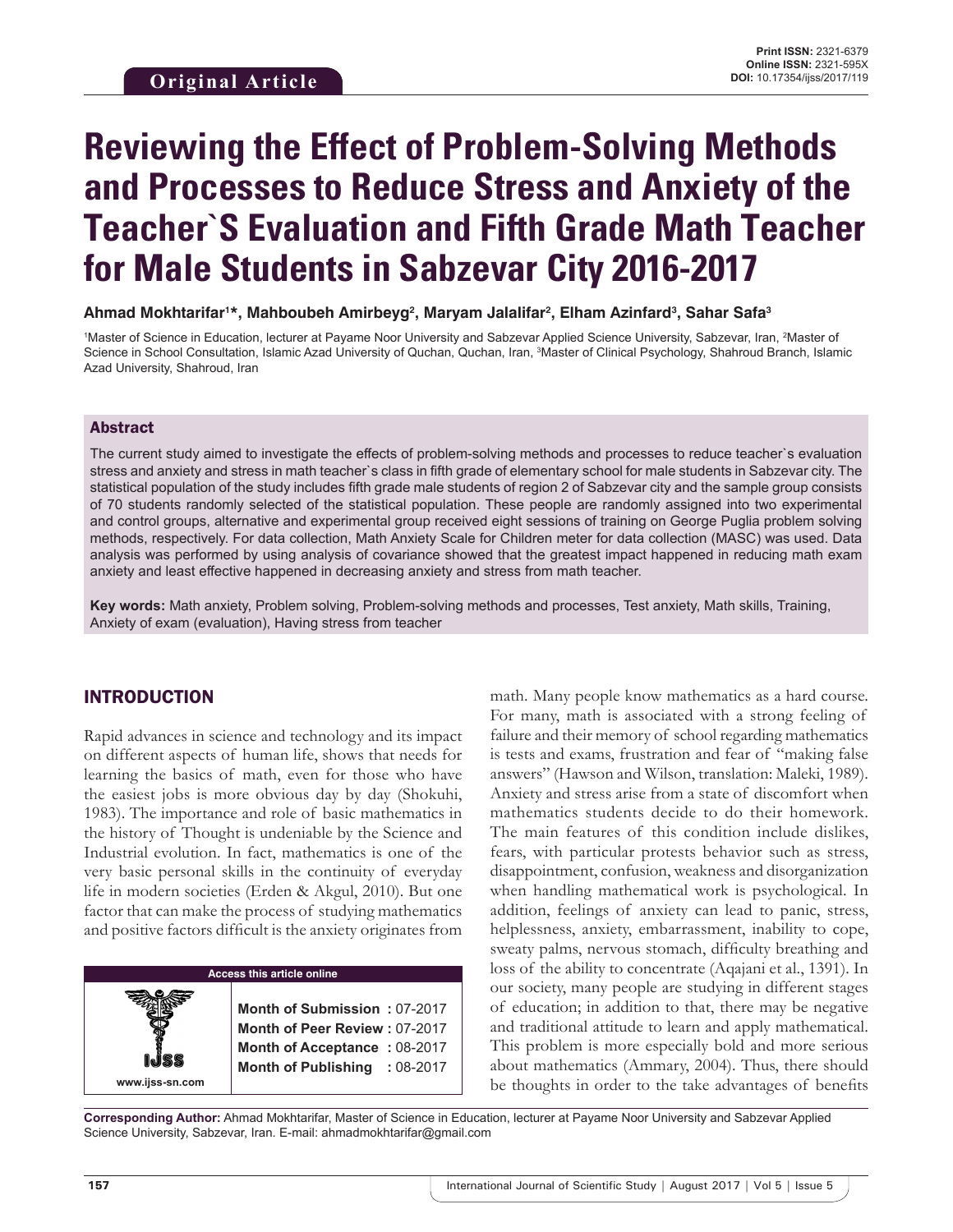and importance of this lesson and contemplates to pave the way of success. Pattern of Processes and methods of problem solving is a method in accordance with experiments and conducted research in this field. The study of human performance in problem-solving is not new; the first empirical research focused on the subject is least for 90 years ago. The study of problem solving in specific areas such as mathematical problems, solving physics problems and etc., and is a more recent research tradition (Ammari, 1383). Especially in the last decade, goal of math education have changed in elementary schools in general. There is no more emphasis on four main factors as calculator performs these actions (Bromers, Agatha, Kambobach, translation: Keramati, 2007). Also, the only purpose is not breeding elite and math enthusiasts or certain people who want to continue mathematical at the college level, but the purpose of the program is betterment students` everyday life. Thus, communication between math and everyday life, having mathematical modeling and problem solving skills, development of thinking, communication between the various displays of math and interpretation, communication between mathematics and other sciences and, in general, using mathematical concepts in environment and the interpretation and analysis are of the main objectives of this course. Iranian students are not exempt from this rule. The results of the Third International Study of Mathematics and Science Thames show that educational outcomes of our country, even in comparison with developing countries are very different. Iranian students test scores in math were much lower than the average for countries participating in the study. In a way, in Thames studies, the mean score of participating countries was 495 (Shyvandy Cholicheh, 2010). Considering the fact that, one of the most important methods and teaching strategies to achieve this possible and is very revealing in this regard are methods and problem solving process and the procedure is performing in basic math book in sixth grade of elementary for the first time and is not put into practice in fifth grade at all. The current study is in search of reviewing the effect of this method and strategies for reducing Math anxiety in fifth grade in city of Sabzevar, because math anxiety is also a problem that Iranian children has long suffered from it, especially girls. Living in today's society requires employing various skills, including skills: such as problem solving, reasoning, hypothesis, the hypothesis testing and estimation, computing skills, algebraic thinking, understanding of geometric concepts, anticipating results and etc. it is indicated that the Thames findings and studies suggest that the acquisition of these skills is less than expected (Lashkar Boluki, 2013). Although the mathematics is of the fundamental courses at school, since students learn right-thinking by studying math,

they often do not know how to study math. Therefore, phenomenon such as math anxiety and test anxiety arise and make students` poor performance.

Part of the weakness is related to the approach and training methods which play a major role in making meaningful understanding and generalization of learning to real situations (Lashkar Boluki, 2013). This issue and meanwhile, doubt in the effectiveness of traditional math classes led to anxiety among students, including the imposition of a teacher authority, public exposure and time limitations, on the other hand, deal with new methods of teaching mathematics are justified (Mousavi, 2011). This study focused on problem-solving methods and processes to reduce stress and anxiety in teachers` math exam and anxiety from math teacher in fifth grade of male students of Sabzevar city and it will be assessed to improve this problem. Since, if the anxiety got chronic and persistent, can be the source of failure, lack of compromise and wide frustration that deprives people from much of their capability (Dadsetan, 1992). Thus, now it's time to fill these deficiencies and create application systems for teaching problem solving in order to make different and groundbreaking ways; education needs numerous research, to explore the principles of the training and then applicable methods; finally, to identify the status of this way in an academic curriculum (according to the Shyvandy Cholicheh, 2010).

In this study, the researcher is trying to "review the impact of problem solving methods and processes to reduce stress and anxiety of teacher`s evaluation and male students in fifth grade elementary school anxiety from math teacher in Sabzevar city to reach significant results.

- Fiore (2001) knows parental and mathematics teachers` attitudes towards math, poor self-concept, inability to pass failure and emphasis on mathematics through practicing without understanding as the underlying factors for math anxiety.
- Lazarous (1974) found that parents who have math anxiety, they transmit it to their children and teachers who have math anxiety transmit it to the students as well as the origin of the anxiety backs to the primary school.
- Williams (1984) also stated that math anxiety is rooted more in teachers and mathematics education system and a bad experience from math teacher. Green (1994) quoting Bower (2002), mentioned that math anxiety is related to the presentation of the subject, rather than teachers and parents` labeling to the students as those who are stupid and incapable; also lack of teacher's motivation and the lack of having support at home by parents and negative comments by teachers or parents to the students is another reason for having anxiety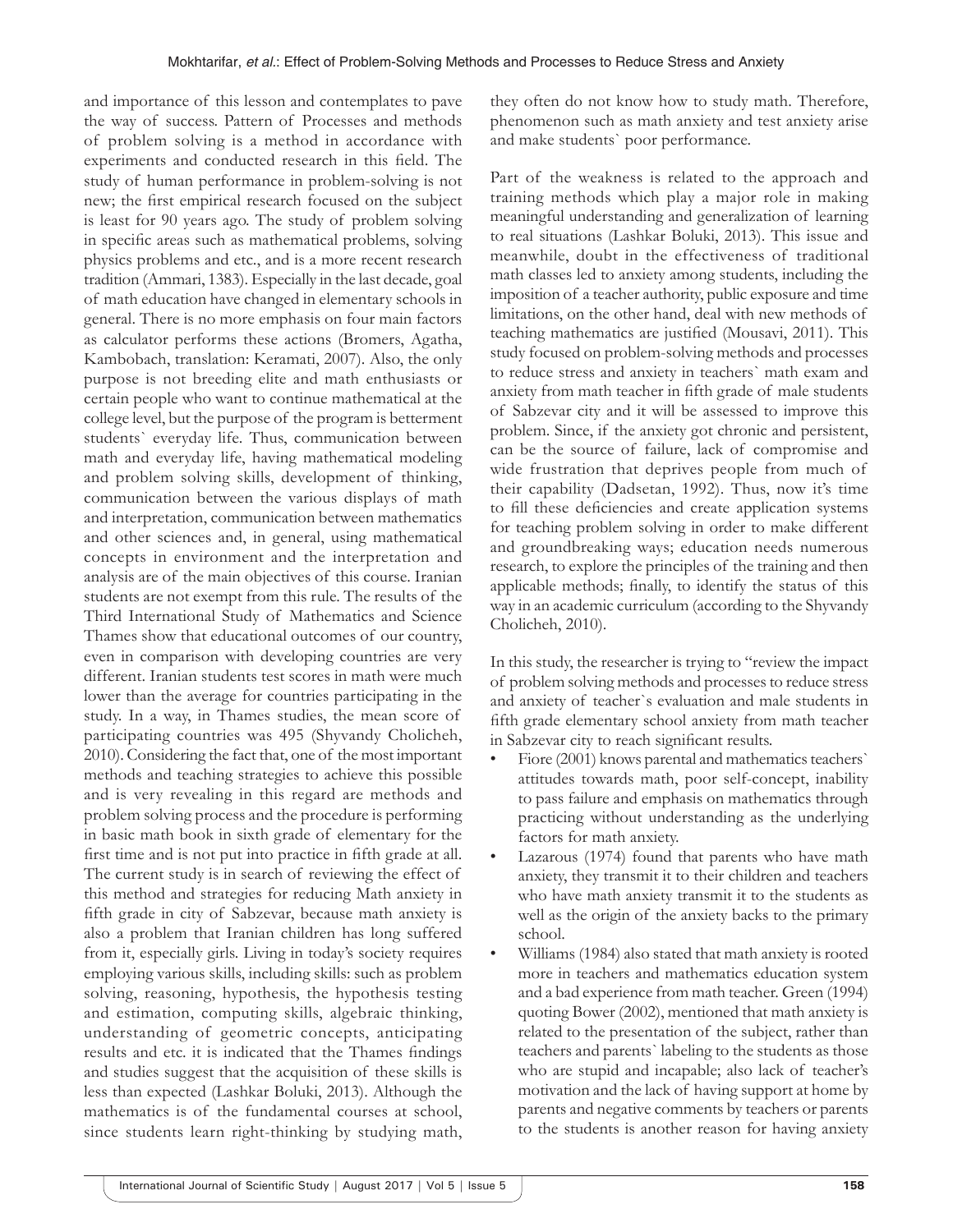and stress in math classes (Fiore, 2000).

- Green Wu (1984) states that it is important to consider solving problem issues and discuss multiple strategies in solving these issues in the prevention of math anxiety. Also, it is expected that the presence of the teacher in the class reduces worries and anxiety in students with lack of confidence. (Ibid)
- Toraby (1392) showed that among all the components of math anxiety, only anxiety of learn math could predict performance in mathematics, but there was no significant difference between boys and girls.

### **Research Methodology**

Research method is Semi-experimental and it has a control group and experimental group, with pre-and post-test. In this project, by using a post-test (meter scale mathematical anxiety of children MASC) the group with tested experimental variable is compared (problem-solving methods and processes) with a group that this variable is not tested.

The statistical population of this study includes all fifthgrade male students in 42 elementary schools in the second District of Sabzevar city. It should be noted that the total number of primary schools that have two fifth grades in elementary school simultaneously are 10 schools.

### **The Statistical Sample and Population**

In this study, 70 male students were used as the subjects. Sampling was done randomly. This means that primarily a list of schools for boys in the city of Sabzevar was prepared and among them, schools were selected with two fifth grade classes and one of them was randomly selected. The number of students studying in the class is 30 to 36 people. Between two classes, 32-student class selected as the experimental group and called Class 1 and it was randomly selected to conduct dependent variable (problem-solving skills training). 35-student Class entitled Class 2 was selected as a control group. It should be noted that it was tried that the students scattered appropriately as weak, medium, strong and this confidence obtained through Question and Response from the teachers and administrators. In this study, "math scale for kids" MASC "(Henry and Chiu, 1990) was used in order to examine math anxiety from subjects. Henry and Chiu adjusted the Mathematics Anxiety Scale for Children based on Math Anxiety Rating Scale-Short Form (S-MSRS) which was drafted by Blake and Parker. Due to what they have mentioned, this scale can be used for children in fourth to eighth grades. (Shyvandy Cholicheh, 2010).

This scale consists of 22 short phrases which describes activities related to math. All participants will be asked to rate their anxiety on each of the positions on the basis of the Likert`s scale below:

1: No 2: a little 3: High 4: very high

The minimum score on this scale is 22 and the maximum is 88. To perform this study, at first a questionnaire entitled "math scale for kids" MASC" was carried out on both experimental and control groups as a pre-test. This means that the students were asked to respond to the questionnaire. After answering to the questionnaire and data collection, training sessions and working with experimental group began that generally contains 8 training sessions in one hour and a half.

In this part, obtained data from the math test anxiety were studied and were analyzed by descriptive statistics (mean and standard deviation) and inferential statistics (controlled pre-test), ANCOVA to neutralize the variance pre-test (early differences between subjects in the two groups).

### **Analysis of the Hypotheses**

1. Problem-solving processes and methods in reducing anxiety of male students in fifth grade from math teacher in Sabzevar city are effective.

F Levine test for the assumption of equal variance in two control and experiment groups

| <b>Variables</b>             | <b>Statistical indicators</b> |                        |      |                              |  |  |
|------------------------------|-------------------------------|------------------------|------|------------------------------|--|--|
|                              | Degree of<br>freedom 1        | Degree of<br>freedom 2 |      | <b>Significance</b><br>level |  |  |
| Anxiety from math<br>teacher |                               | 53                     | 4 34 | 0.062                        |  |  |

F. Levine test was confirmed to review the assumption of equal variance in two groups with a significance level of  $0.072$  in the component of anxiety of math. (P $> 0.05$ ).

ANOVA test to review the slope of regression in the component of anxiety from math teacher in two groups

According to the table of data, variance test was approved to review the slope of regression in the component of anxiety from math teacher in two groups  $F_{(1,26)} = 0.09$  and significance level of  $0.776$ . (P $> 0.05$ ).

The results of ANCOVA on modified scores between the two groups regarding the component of anxiety from math teacher

| <b>Statistical</b><br>indicators squares | Sum of | <b>Degree</b><br>οf<br>freedom | F     | Level of | <b>Measurement Power</b><br>significance of the impact of test |       |
|------------------------------------------|--------|--------------------------------|-------|----------|----------------------------------------------------------------|-------|
| Variables                                |        |                                |       |          |                                                                |       |
| Pre-test                                 | 0.29   | 1                              | 0.14  | 0.714    | 0.004                                                          | 0.066 |
| Group                                    | 10.52  | 1                              | 5.156 | 0.029    | 0.088                                                          | 0.608 |
| Error                                    | 112.06 | 65                             |       |          |                                                                |       |
| Whole                                    | 646.06 | 95                             |       |          |                                                                |       |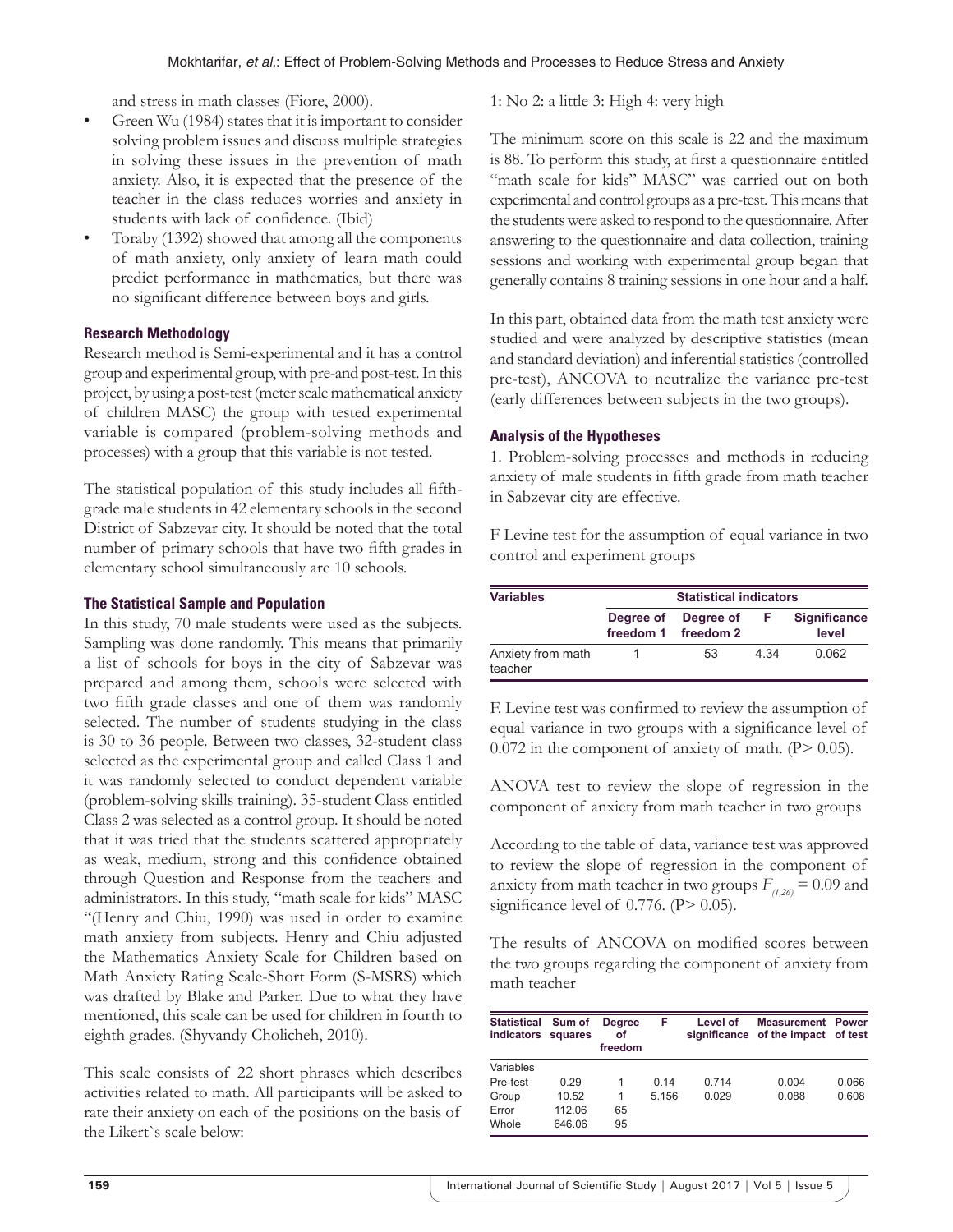According to the table of results of the covariance analysis between scores of the two groups regarding the component of anxiety from math teacher with  $F_{(1,55)} = 5.156$  and significant level of 0.029, showed a significant difference between the two groups with a 95 percent confidence. (P <0.05). It means teaching problem solving processes and methods is effective in reducing anxiety. The null hypothesis is rejected and the hypothesis is confirmed. The modified average of the experimental group was 2.59 and the control group was 3.46. The average of the experimental group is less than the control group.

2. Problem-solving processes and methods is effective in reducing anxiety of teacher`s assessment from students in fifth grade math in Sabzevar city.

F Levine test to review the assumption of equal variance in two control and experiment groups

According to Table of F Levine test for the assumption of equal variance in two groups in the anxiety of math exam the significance level was  $0.329$ . (P $> 0.05$ ).

# DISCUSSION AND CONCLUSION

1. "Problem-solving processes and methods are effective in reducing anxiety of students in fifth grade regarding math teacher in Sabzevar city."

Findings of the current research suggest that teaching methods and processes of problem solving is effective in reducing the anxiety of math class in fifth grade of elementary school in Sabzevar city. On the other hand, George Puglia problem solving method, teaching skills and essential skills for learning of math education for teachers and learners in the experimental group was effective to reduce the anxiety from math teacher in comparison with the control group.

Math teacher anxiety (Maths.TCH.anx) was evaluated in items 4 and 12 of the questionnaire that consider the same features of math teacher. Conducted studies suggest that problem-solving skills reduce math teacher anxiety, but this amount is subtle. However, results obtained from the table and anxiety assessment found that the amount of students` anxiety were low from the beginning and it may imply that there is a constructive communication between the experimental group teacher and learners and it is understood that the teacher has been able to communicate with students or whole education center ranging principle, deputy and teachers effectively in terms of teacher characteristics in the aspects of expertise and personality in order to establish educational and human approach.

Some researchers have thought that math anxiety can be caused because of the traditional methods of teaching, (Toybaz 1993), especially math is taught by memorization rules and manipulating symbols with the lowest signification level in comparison with a unified conceptual framework and it is far more difficult to learn; and this issue confronts children with emotional obstacles in the way of progress (Skamp 1986).

Therefore, teachers can create anxiety in children with overemphasis on memorizing formulas, learning mathematics through "practice" and the application of the rules in the form of "rote memorization" (Greenwood, 1984). Among Math teachers who have anxiety, have little desire to use non-traditional methods of teaching, such as games, problem solving and individual training in small groups. In addition, teachers who are nervous in teaching math would rather teach concepts than their skills (Noorowood, 1994).

2. The "problem-solving processes and methods are effective in reducing anxiety math exam of students in fifth grade in Sabzevar city."

The findings of this study, based on the results suggest that teaching problem solving processes and methods is effective in reducing mathematics evaluation anxiety in fifth grade of elementary students of city of Sabzevar. In other words, George Puglia method of problem solving, skills of teaching problem had an impact on essential learning math training for teachers and learners in the experimental group, compared with the control group, in reducing anxiety assessment of math students.

Mathematics Evaluation Anxiety (Maths.EVAL.anx) refers to situations related to the mathematical evaluation. Items 15 to 22 in the questionnaire were evaluated such as preparing for math exam or thinking about math exam a day earlier.

An integral part of the debate regarding the definition and measurement of math anxiety is clarifying the relationship between this structure and math anxiety. Mathematics evaluation component has the greatest impact in reducing math anxiety. Students in the control group were exposed to training in this field and their mathematics evaluation anxiety showed fewer rates in comparison with the control group, however, the difference was slight.

## REFERENCES

Aqajani Saifullah. Khormaii, Farhad.Rajaby, Saeed. Rustam Oghli Khiavi, Zahra. (2012). Relationship bettween self-esteem and self-efficacy with students` math anxiety. Psychology magazine of School. 6. (1).7